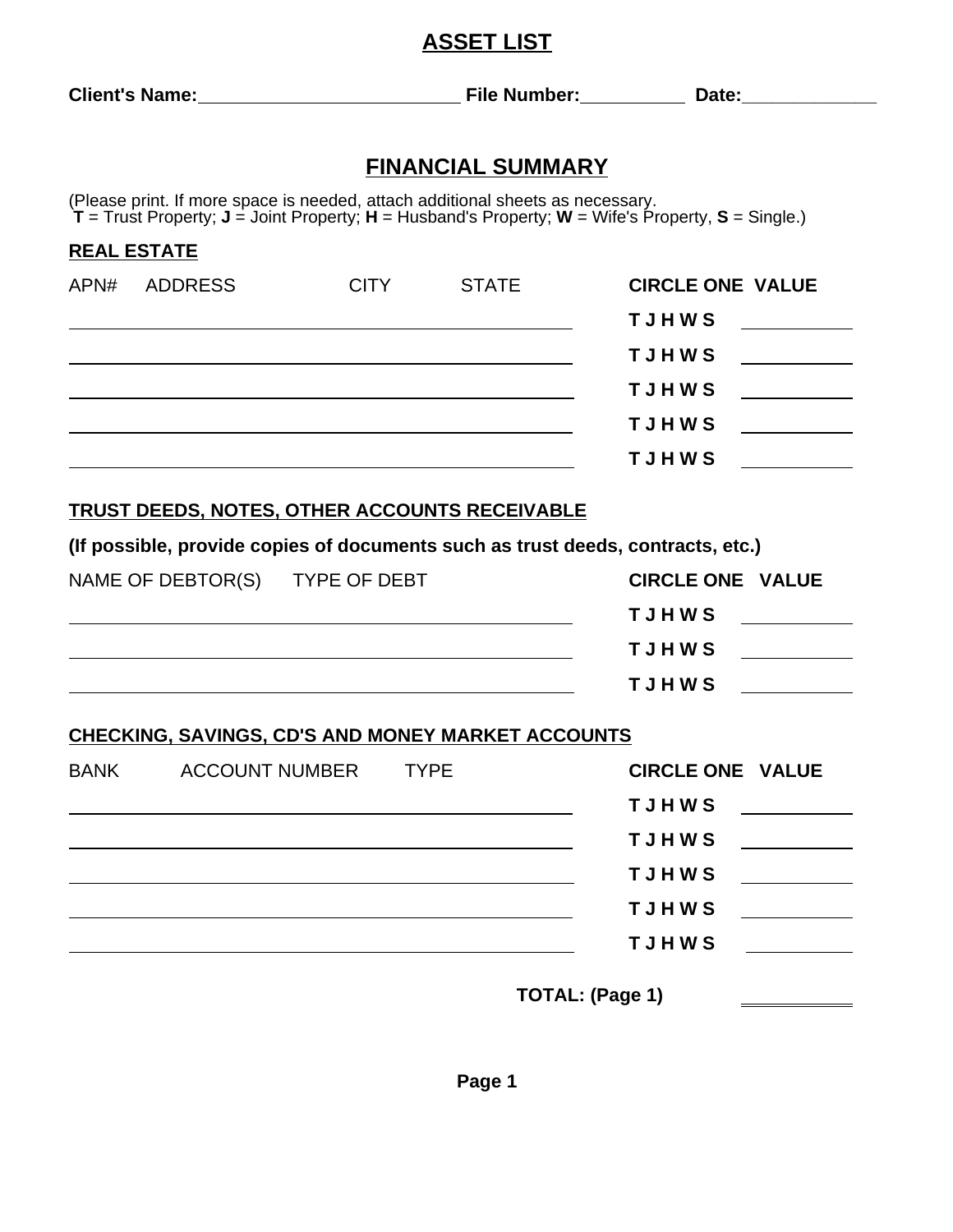## **BROKERAGE ACCOUNTS AND OTHER SECURITIES**

|                                | BROKERAGE FIRM ACCT.# BROKER'S NAME TELEPHONE# CIRCLE ONE VALUE                                                       |                                                                                                                                                                                                                                                      |
|--------------------------------|-----------------------------------------------------------------------------------------------------------------------|------------------------------------------------------------------------------------------------------------------------------------------------------------------------------------------------------------------------------------------------------|
|                                |                                                                                                                       | <b>TJHWS</b>                                                                                                                                                                                                                                         |
|                                | <u> 1989 - Johann Barbara, martxa alemaniar argumento de la contrada de la contrada de la contrada de la contrada</u> | <b>TJHWS</b>                                                                                                                                                                                                                                         |
|                                | <u> 1989 - Johann Stoff, amerikansk politiker (d. 1989)</u>                                                           | <b>TJHWS</b><br><u> 1989 - Jan Barbara III, president p</u>                                                                                                                                                                                          |
|                                | <b>CERTIFICATES OF STOCKS OR BONDS</b>                                                                                |                                                                                                                                                                                                                                                      |
|                                | COMPANY/CITY NUMBER OF SHARES/BONDS                                                                                   | <b>CIRCLE ONE VALUE</b>                                                                                                                                                                                                                              |
|                                |                                                                                                                       | <b>TJHWS</b><br><u> 1990 - Jan Barnett, p</u>                                                                                                                                                                                                        |
|                                | and the control of the control of the control of the control of the control of the control of the control of the      | <b>TJHWS</b><br><u>a sa salawan</u>                                                                                                                                                                                                                  |
|                                |                                                                                                                       | <b>TJHWS</b>                                                                                                                                                                                                                                         |
| <b>MUTUAL FUNDS</b>            |                                                                                                                       |                                                                                                                                                                                                                                                      |
|                                | COMPANY ACCOUNT# TELEPHONE#                                                                                           | <b>CIRCLE ONE VALUE</b>                                                                                                                                                                                                                              |
|                                |                                                                                                                       | <b>TJHWS</b>                                                                                                                                                                                                                                         |
|                                |                                                                                                                       | <b>TJHWS</b>                                                                                                                                                                                                                                         |
|                                |                                                                                                                       | <b>TJHWS</b>                                                                                                                                                                                                                                         |
| <b>IRA AND 401K's ACCOUNTS</b> |                                                                                                                       |                                                                                                                                                                                                                                                      |
|                                | COMPANY ACCOUNT NUMBER                                                                                                | <b>CIRCLE ONE VALUE</b>                                                                                                                                                                                                                              |
|                                |                                                                                                                       | <b>HWS</b>                                                                                                                                                                                                                                           |
|                                | <u> 1989 - Johann Stein, mars an deus Amerikaansk kommunister (* 1958)</u>                                            | HW <sub>S</sub>                                                                                                                                                                                                                                      |
|                                |                                                                                                                       | HW <sub>S</sub>                                                                                                                                                                                                                                      |
| <b>LIFE INSURANCE:</b>         |                                                                                                                       |                                                                                                                                                                                                                                                      |
|                                | COMPANY AMOUNT CASH/VALUE POLICY#                                                                                     | <b>CIRCLE ONE VALUE</b>                                                                                                                                                                                                                              |
|                                |                                                                                                                       | <b>TJHWS</b>                                                                                                                                                                                                                                         |
|                                | <u> 1989 - Andrea Barbara, amerikan basar dan berasal dalam berasal dalam basa dalam berasal dalam berasal dalam</u>  | <b>TJHWS</b>                                                                                                                                                                                                                                         |
|                                | <u> 1989 - Johann Stoff, deutscher Stoff, der Stoff, der Stoff, der Stoff, der Stoff, der Stoff, der Stoff, der S</u> | <b>TJHWS</b>                                                                                                                                                                                                                                         |
| <b>ANNUITIES:</b>              |                                                                                                                       |                                                                                                                                                                                                                                                      |
| COMPANY                        | DEATH BENEFIT POLICY#<br>YES / NO                                                                                     | <b>CIRCLE ONE VALUE</b>                                                                                                                                                                                                                              |
|                                | <u> 1989 - Johann Barbara, martin amerikan basar dan berasal dalam basa dalam basar dalam basar dalam basar dala</u>  | TJHWS _________                                                                                                                                                                                                                                      |
|                                |                                                                                                                       | <b>TJHWS</b>                                                                                                                                                                                                                                         |
|                                |                                                                                                                       | <b>TJHWS</b><br><u> Albanya di Barat Barat Barat Barat Barat Barat Barat Barat Barat Barat Barat Barat Barat Barat Barat Barat Barat Barat Barat Barat Barat Barat Barat Barat Barat Barat Barat Barat Barat Barat Barat Barat Barat Barat Barat</u> |
|                                | TOTAL: (Page 2)                                                                                                       | <u> a shekara ta 1989 a shekara ta 1989 a shekara ta 1989 a shekara ta 1989 a shekara ta 1989 a shekara ta 1989 a</u>                                                                                                                                |

**Page 2**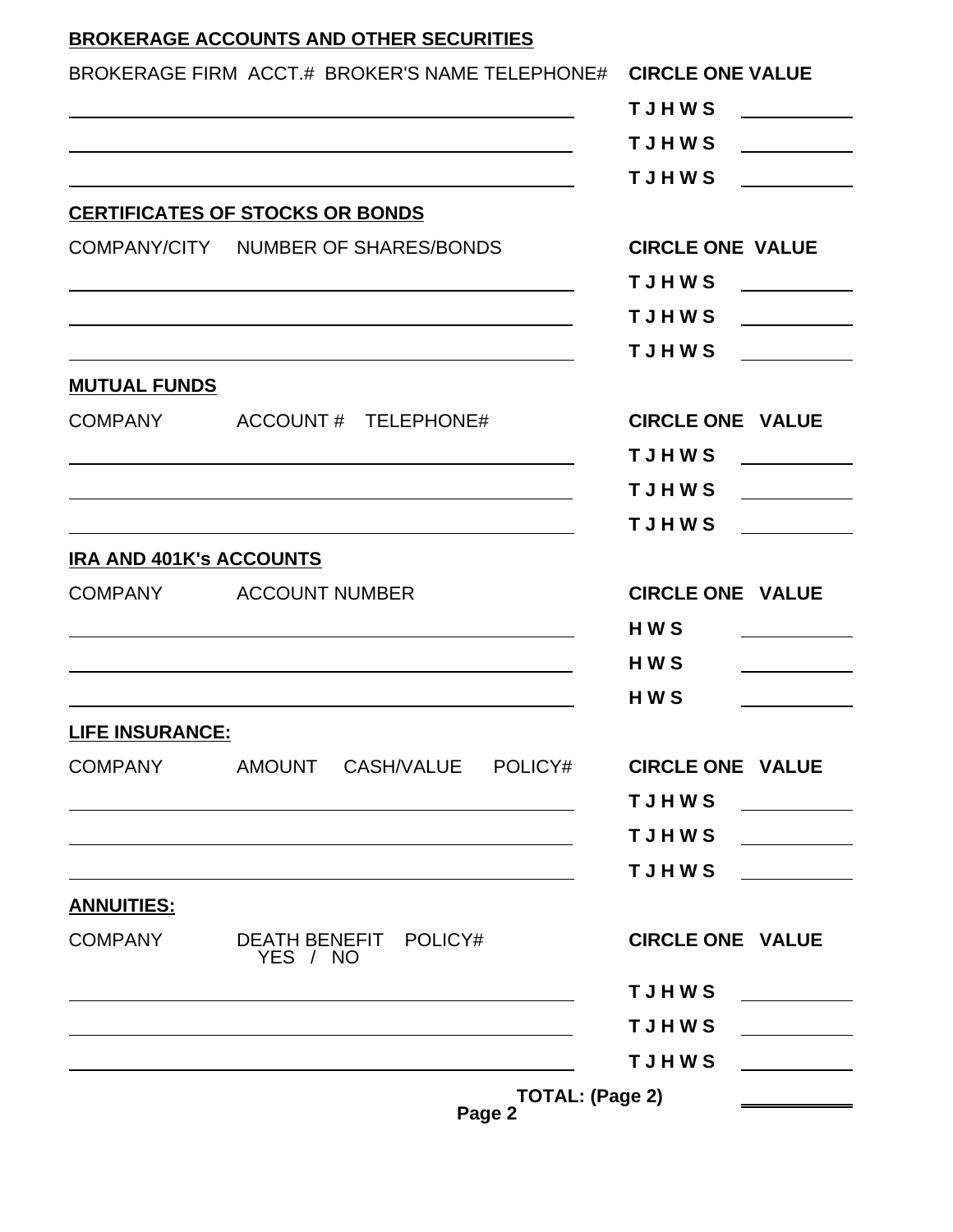## **BUSINESS INTERESTS**

|                             | (Sole Proprietorships, Corporations or LLC's)                                                                                                                                                                                 |                         |
|-----------------------------|-------------------------------------------------------------------------------------------------------------------------------------------------------------------------------------------------------------------------------|-------------------------|
|                             | BUSINESS NAME ("C" or "S" Corp., Entity Type)                                                                                                                                                                                 | <b>CIRCLE ONE VALUE</b> |
|                             |                                                                                                                                                                                                                               | <b>TJHWS</b>            |
|                             |                                                                                                                                                                                                                               | <b>TJHWS</b>            |
| <b>LIMITED PARTNERSHIPS</b> |                                                                                                                                                                                                                               |                         |
|                             | NAME OF GENERAL PARTNER PARTNERSHIP NAME                                                                                                                                                                                      | <b>CIRCLE ONE VALUE</b> |
|                             |                                                                                                                                                                                                                               | <b>TJHWS</b>            |
|                             |                                                                                                                                                                                                                               | <b>TJHWS</b>            |
| <b>GENERAL PARTNERSHIPS</b> |                                                                                                                                                                                                                               |                         |
| <b>NAME OF PARTNERSHIP</b>  |                                                                                                                                                                                                                               | <b>CIRCLE ONE VALUE</b> |
|                             |                                                                                                                                                                                                                               | <b>TJHWS</b>            |
|                             |                                                                                                                                                                                                                               | <b>TJHWS</b>            |
| <b>MISCELLANEOUS</b>        |                                                                                                                                                                                                                               |                         |
|                             | (Use this section to list any other valuable assets you may own such as unique jewelry, art work, antiques, collections, safe deposit boxes, boats airplanes, burial plots, mobile homes, etc.)                               |                         |
| <b>ASSET</b>                | <b>DESCRIPTION</b>                                                                                                                                                                                                            | <b>CIRCLE ONE VALUE</b> |
|                             |                                                                                                                                                                                                                               | <b>TJHWS</b>            |
|                             |                                                                                                                                                                                                                               | <b>TJHWS</b>            |
|                             | the control of the control of the control of the control of the control of the control of the control of the control of the control of the control of the control of the control of the control of the control of the control | <b>TJHWS</b>            |
|                             |                                                                                                                                                                                                                               |                         |

|              | <b>TJHWS</b>                 |  |
|--------------|------------------------------|--|
|              | TOTAL: (Page 3)              |  |
|              |                              |  |
|              | Safe Deposit Box (2) #: 2000 |  |
| <b>Bank:</b> | <b>Bank:</b>                 |  |
| Location:    | <b>Location:</b>             |  |